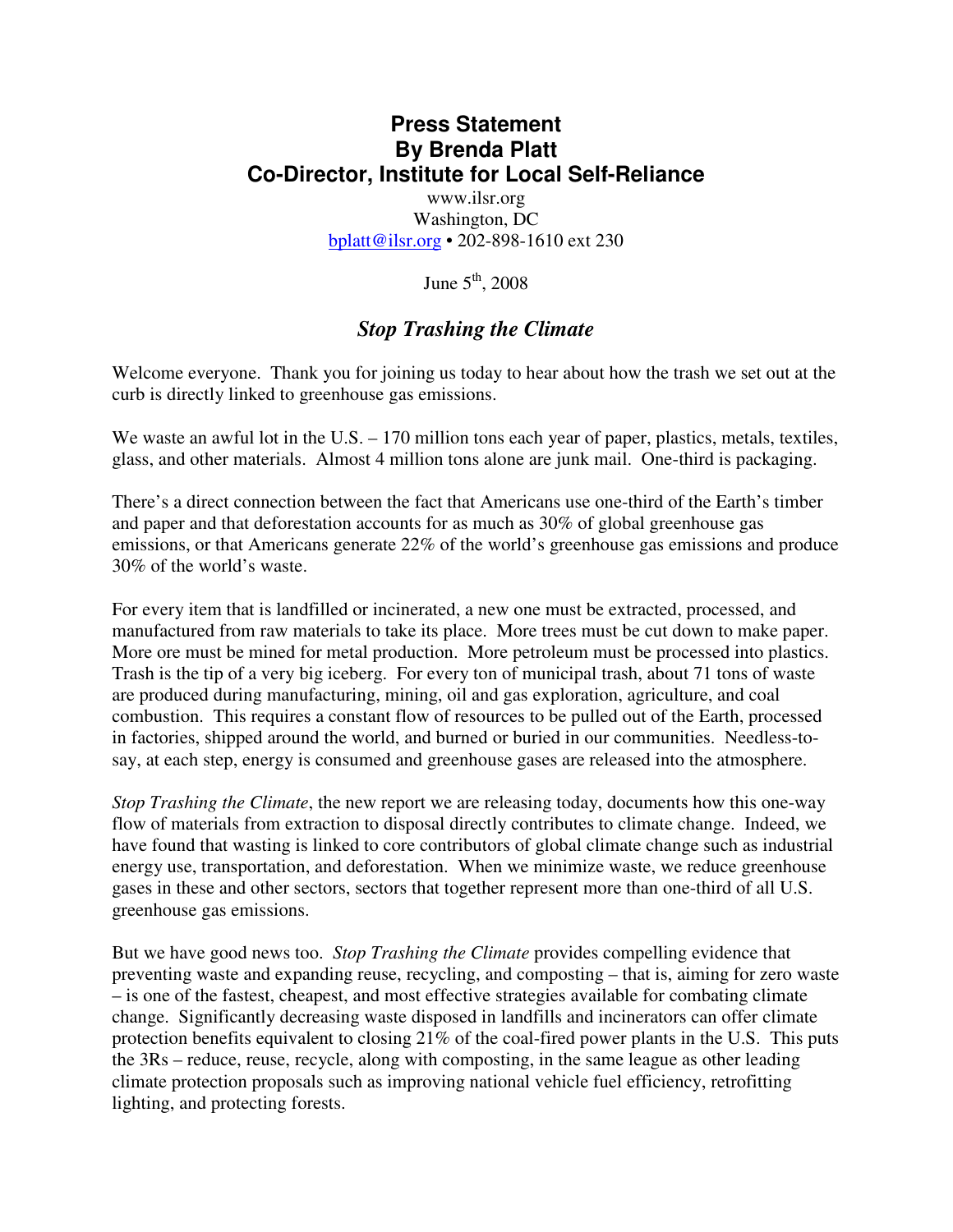A zero waste path saves more greenhouse gas emissions than investing in nuclear power, and likely at a fraction of the cost and liability.

This week Congress is debating climate legislation and the Senate is already taking up amendments—including amendments to give billions more taxpayer dollars to the nuclear power industry. Such handouts, along with the current handouts to landfills and incinerators under the guise of "renewable energy," are the opposite of what is needed.

We hope that the information in this report will give legislators in Congress a good reason to streamline permitting of recycling and composting operations over nuclear power plants, landfills, or incinerators.

One strategy we highlight in this report for its critical importance *is* composting. By avoiding landfill methane emissions, composting in particular is a vital tactic in the battle to stop Arctic ice melting. Biodegradable materials are a liability when buried and burned but an asset when composted. Why? Because in landfills, biodegradable materials (such as food scraps, yard trimmings, and paper) produce methane, a potent and short-lived greenhouse gas. And landfills are a top source of methane. Unfortunately landfill gas capture systems represent a band-aid, end-of-pipe approach that is not effective in preventing methane emissions to the atmosphere. We have the opportunity to stop these emissions by investing in composting. Diverting organic materials to compost will also return these nutrients to the soil. We now know how important that is, as our soils are being depleted at an unsustainable rate.

When we looked at future projections for climate change, we found that leading scientists now agree that atmospheric greenhouse gas concentrations must decline over the next 15 years in order to avoid rapid and widespread climate change. But, all our tools to measure greenhouse gases evaluate the effects of the gases over 100 years. With this report, we're trying to change the dialogue to reflect the urgency of our situation. If we have less than two decades to curb greenhouse gas emissions, then let's measure the impact of these gases over the short term and not over 100 years.

Over the 100-year time line, methane has a global warming potential 25 times more potent than CO2. But on a 20-year time horizon, this global warming potential jumps to 72 times that of CO2. What does this mean? It means, for instance, that the impact of methane emissions from landfills in the short term are three times higher than reported. And it points to the need to target methane now.

We recommend that policymakers highlight the impact of methane in the short term by evaluating emissions on a 20-year time horizon. This will strengthen the case for stopping the disposal of biodegradable materials. Methane is so potent in the short term we need to prevent its generation in the first place. Instead of being buried *or burned*, biodegradable materials should be composted.

Methane from landfills is far from the end of the story. We also expose incinerators as energy wasters rather than generators, and as significant emitters of carbon dioxide. Incinerators emit more carbon dioxide per megawatt-hour than coal-fired, oil-fired, or natural-gas fired power plants. And because recycling conserves 3 to 5 times the energy these facilities purport to generate, we label them as "waste of energy" or WOE facilities. In other words, incinerating trash is akin to spending 3 to 5 units of energy to make 1 unit.